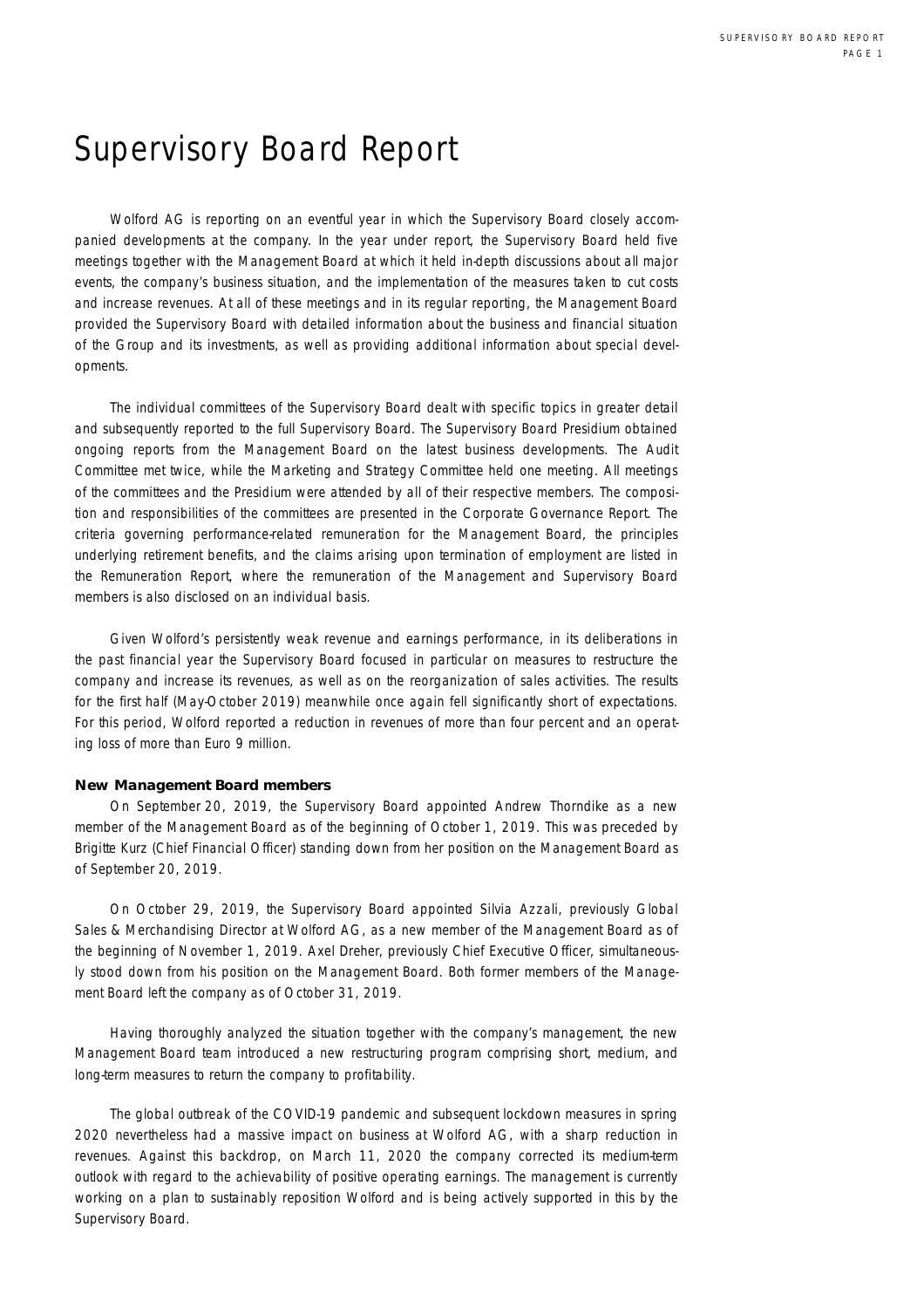## **Sale of company property**

Due not least to the fact that numerous sections of the building at the company's headquarters were now unused but nevertheless created expenses, at the end of 2019 the Management Board already initiated a bidding process to sell the property in Bregenz. This process led to exclusive negotiations being held with the neighboring Blum Group concerning the sale and lease back of the company property. This transaction was successfully agreed at the beginning of April 2020.

At the beginning of the new financial year, on May 28, 2020, the Blum Group, transferred the purchase price for the company property in Bregenz, amounting to around € 72 million, to Wolford AG. In the same move, Wolford repaid all credit lines to its financing banks and repaid a shareholder loan. This means that the company is debt-free and also has sufficient funds available to manage the consequences of the coronavirus crisis.

**Several meetings of the Supervisory Board and its committees in the 2019/20 financial year / New Supervisory Board member** 

At its meetings in the past financial year, the Presidium dealt above all with those strategic, structural and organizational measures needed to enable the company to return to profitability.

In addressing the annual financial statements for the 2018/19 financial year, the Audit Committee invited the auditor to attend its meeting on July 10, 2019. The auditor presented a management letter and discussed its principal findings with the members of the Audit Committee. At its subsequent meeting, the Supervisory Board discussed and approved the annual financial statements of Wolford AG, reviewed the consolidated financial statements, the management report, the nonfinancial report, and the Management Board proposal for the appropriation of profit, while also approving the Supervisory Board's report to the Annual General Meeting. Furthermore, the Supervisory Board agreed a proposal to the Annual General Meeting for the election of the auditor and set the agenda for the 2019 Annual General Meeting. The Strategy and Marketing Committee had met on the previous day and mainly dealt with the topics of marketing strategy and marketing organization.

Prior to the 32<sup>nd</sup> Annual General Meeting, on September 24, 2019 the Management Board reported to the Supervisory Board on the company's latest business performance, and on developments in its online business and its marketing.

The Annual General Meeting on September 25, 2019 elected Prof. Dr. Matthias Friese as a new member of the Supervisory Board. At the constitutive meeting held subsequently, the Supervisory Board elected Dr. Junyang Shao as its Chairwoman and Thomas Dressendörfer as its Deputy Chairman.

The Supervisory Board held an unscheduled meeting on October 29, 2019, at which Silvia Azalli was appointed as a new member of the Management Board. Furthermore, the board discussed the company's latest business performance, including a forecast, and the measures taken to restructure the business and increase sales growth. On this occasion, the new member of the Management Board, Andrew Thorndike, also presented the insights gained in his first weeks at Wolford.

At the Supervisory Board meeting on December 10, 2019, the Management Board reported on the results for the first half of the 2019/20 financial year and on the newly introduced PITBOLI restructuring program, which was intended to contribute directly to stabilizing the company's revenues and earnings. A further key focus of the meeting was the company's personnel and organizational structure. At the Audit Committee meeting held on January 28, 2020, the Management Board informed the Supervisory Board about the business performance in December and the further business outlook. Furthermore, the auditor's audit plan for the 2019/20 financial year was presented.